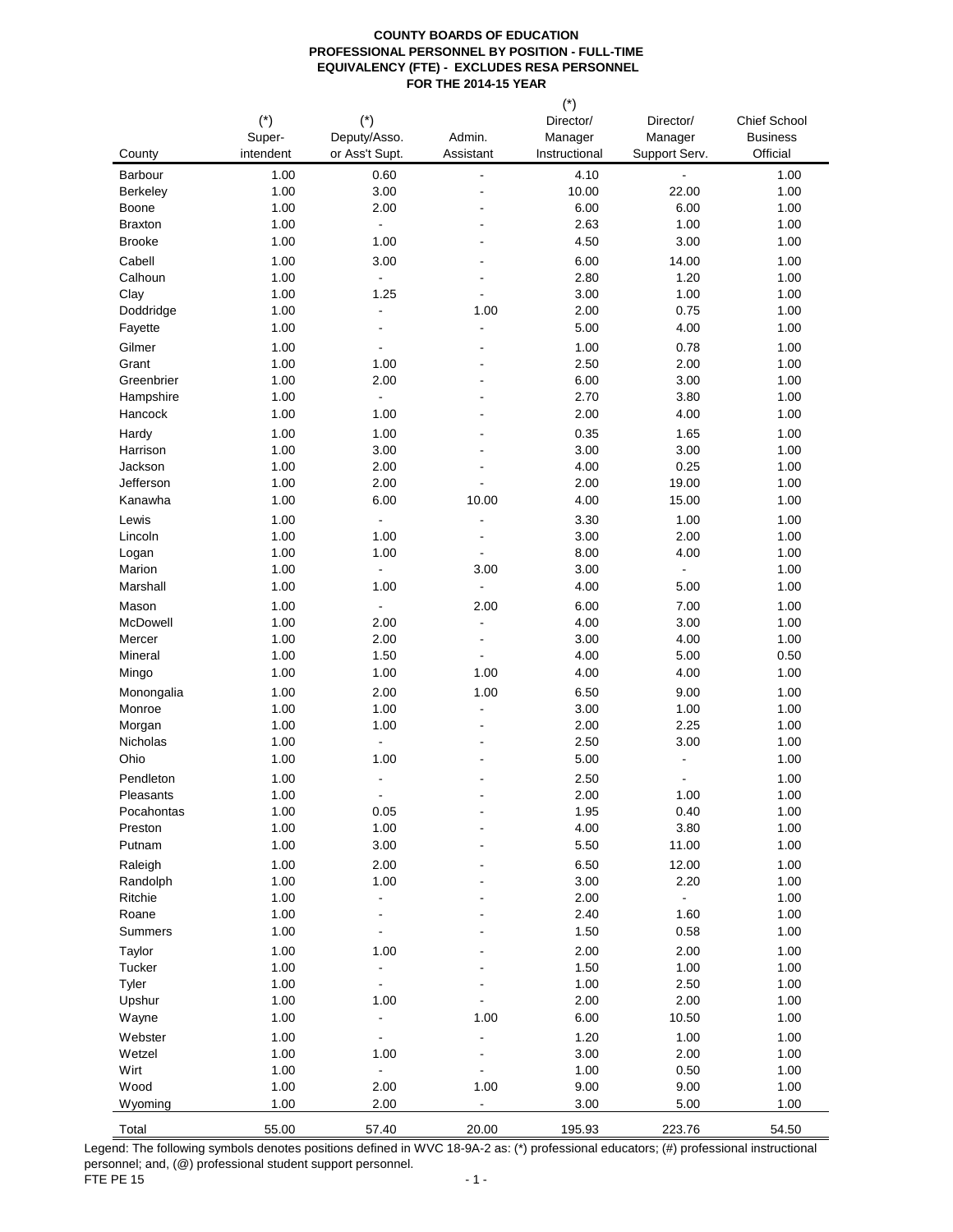|                    |                                  |               |                |                    |                                  | $(\dot{\phantom{a}})$     | $(\dot{\phantom{a}})$        |
|--------------------|----------------------------------|---------------|----------------|--------------------|----------------------------------|---------------------------|------------------------------|
|                    | Child                            | $(*)$         | $(*)$          | $(*)$              | $(*)$                            | Ass't                     | Ass't                        |
|                    | Nutrition                        | Principal     | Principal      | Principal          | Principal                        | Principal                 | Principal                    |
| County             | Director                         | Elementary    | Middle/JH      | <b>High School</b> | Combined                         | Elementary                | Middle/JH                    |
| Barbour            | $\blacksquare$                   | 3.30          | 2.00           | 1.00               | 1.00                             | $\blacksquare$            | $\blacksquare$               |
| <b>Berkeley</b>    | 1.00                             | 21.00         | 6.00           | 5.00               | ÷,                               | 13.00                     | 8.00                         |
| Boone              | $\blacksquare$                   | 10.00         | 2.00           | 3.00               | $\overline{\phantom{a}}$         | 3.00                      | 3.00                         |
| <b>Braxton</b>     | 0.33                             | 6.00          | 1.00           | 1.00               | $\overline{\phantom{a}}$         | $\blacksquare$            | 0.50                         |
| <b>Brooke</b>      | 1.00                             | 7.00          | 2.00           | 1.00               | $\overline{\phantom{a}}$         | $\blacksquare$            | 2.00                         |
| Cabell             | 1.00                             | 19.00         | 4.00           | 3.00               |                                  | 2.50                      | 4.00                         |
| Calhoun            | $\blacksquare$                   | 2.00          | $\blacksquare$ | 1.00               | 1.00                             | $\blacksquare$            | $\blacksquare$               |
| Clay               | 0.25                             | 1.30          | 1.00           | 1.00               | $\overline{a}$                   | 0.10                      | 0.10                         |
| Doddridge          | 1.00                             | 1.00          | 1.00           | 1.00               | ä,                               | 1.00                      | 1.00                         |
| Fayette            | 1.00                             | 10.00         | 2.00           | 6.00               | $\blacksquare$                   | 2.00                      | 2.50                         |
| Gilmer             | 0.72                             | 4.00          | $\blacksquare$ | $\blacksquare$     | 1.00                             | $\blacksquare$            | $\blacksquare$               |
| Grant              | $\blacksquare$                   | 2.00          | $\blacksquare$ | 1.00               | 2.00                             | 1.00                      | 1.00                         |
| Greenbrier         | 1.00                             | 9.00          | 2.00           | 2.00               | $\blacksquare$                   | 1.60                      | 4.00                         |
| Hampshire          | $\blacksquare$                   | 5.00          | 2.00           | 1.00               | $\blacksquare$                   | L.                        | 2.00                         |
| Hancock            | $\blacksquare$                   | 3.00          | 2.00           | 2.00               | $\blacksquare$                   | 3.00                      | 4.00                         |
| Hardy              | $\overline{a}$                   | 2.00          | 2.00           | 2.00               |                                  | 1.00                      | 1.50                         |
| Harrison           | 1.00                             | 13.00         | 5.00           | 6.00               | $\blacksquare$                   | 4.00                      | 4.00                         |
| Jackson            | 1.00                             | 8.00          | 2.00           | 3.00               | $\blacksquare$                   | 1.00                      | 3.00                         |
| Jefferson          | 1.00                             | 10.00         | 4.00           | 2.00               |                                  | $\blacksquare$            | 8.00                         |
| Kanawha            | $\blacksquare$                   | 43.00         | 13.00          | 15.00              | 1.00                             | 7.50                      | 17.50                        |
| Lewis              | 0.70                             | 4.00          | 1.00           | 1.00               | $\overline{\phantom{a}}$         | $\blacksquare$            | 2.00                         |
| Lincoln            | $\overline{a}$                   | 3.00          | 1.00           | 1.00               | 3.00                             | 1.00                      | $\blacksquare$               |
| Logan<br>Marion    | $\overline{a}$<br>$\blacksquare$ | 10.00<br>8.00 | 4.00<br>8.00   | 2.00<br>5.00       | $\blacksquare$<br>$\blacksquare$ | 0.50<br>1.00              | 2.00<br>4.00                 |
| Marshall           | 1.00                             | 8.00          | 2.00           | 2.00               | $\blacksquare$                   | $\overline{\phantom{a}}$  | 1.00                         |
|                    |                                  |               |                |                    |                                  |                           |                              |
| Mason              | $\blacksquare$                   | 7.00          | $\blacksquare$ | 3.00               | ä,                               | L,<br>$\blacksquare$      | $\overline{\phantom{0}}$     |
| McDowell<br>Mercer | 0.50<br>1.00                     | 6.00<br>19.00 | 3.00<br>2.00   | 2.00<br>3.00       | $\blacksquare$<br>1.00           | $\blacksquare$            | $\blacksquare$<br>6.00       |
| Mineral            | 1.00                             | 8.00          | 2.00           | 3.00               | 1.00                             | 1.00                      | 2.00                         |
| Mingo              | 1.00                             | 3.00          | 2.00           | 2.00               | 3.00                             | 2.00                      | 2.00                         |
| Monongalia         | 1.00                             | 10.00         | 4.00           | 3.50               | 1.00                             | 8.00                      | 5.00                         |
| Monroe             | 0.50                             | 2.00          | 1.00           | 1.00               | $\blacksquare$                   | 1.00                      | $\overline{a}$               |
| Morgan             | 0.75                             | 3.70          | 1.00           | 1.00               | 1.00                             | 2.00                      | 1.00                         |
| Nicholas           | 0.50                             | 7.00          | 2.00           | 3.00               | $\overline{a}$                   | $\overline{a}$            | 1.00                         |
| Ohio               | 1.00                             | 7.00          | 4.00           | 1.00               |                                  |                           | 3.00                         |
| Pendleton          | 0.50                             | 2.60          | $\blacksquare$ | 1.00               |                                  |                           | $\blacksquare$               |
| Pleasants          | 0.50                             | 2.00          | 1.00           | 2.00               |                                  |                           | 1.00                         |
| Pocahontas         | 0.75                             | 2.00          | 1.00           | 1.00               | 1.00                             | $\blacksquare$            | $\qquad \qquad \blacksquare$ |
| Preston            | 1.00                             | 3.00          | 5.00           | 1.00               | 2.00                             |                           |                              |
| Putnam             | 1.00                             | 13.00         | 4.00           | 4.50               | $\blacksquare$                   | 2.00                      | 2.50                         |
| Raleigh            | 1.00                             | 19.00         | 5.00           | 4.50               | $\blacksquare$                   | 3.00                      | 6.00                         |
| Randolph           | 0.80                             | 8.50          | 1.00           | 3.00               | 1.50                             | $\blacksquare$            | 3.00                         |
| Ritchie            | $\blacksquare$                   | 4.00          | 1.00           | 1.00               | $\blacksquare$                   | $\blacksquare$            | $\sim$                       |
| Roane              | $\blacksquare$                   | 3.00          | 2.00           | 1.00               | $\blacksquare$                   | 2.00                      | 1.00                         |
| Summers            | 0.42                             | 3.00          | 1.00           | 1.00               |                                  | 1.00                      | 1.00                         |
| Taylor             | 1.00                             | 3.00          | 1.00           | 1.00               |                                  | 1.00                      | 1.00                         |
| Tucker             | $\sim$                           | $\Box$        | 1.00           | 1.00               | 1.00                             | $\overline{\phantom{a}}$  | $\blacksquare$               |
| Tyler              | 1.00                             | 2.00          | 1.25           | 1.75               |                                  | $\blacksquare$            | $\blacksquare$               |
| Upshur             | $\blacksquare$                   | 7.00          | 1.00           | 2.00               | $\blacksquare$                   | 1.00                      | 1.00                         |
| Wayne              | 1.00                             | 11.00         | 5.00           | 3.00               | 1.00                             | 1.50                      | 1.00                         |
| Webster            | 0.50                             | 2.50          | $\overline{a}$ | 1.00               | $\blacksquare$                   | $\Box$                    |                              |
| Wetzel             | $\blacksquare$                   | 4.00          | $\overline{a}$ | 4.00               |                                  | 3.00                      |                              |
| Wirt               | $\blacksquare$                   | 1.00          | 1.00           | 1.00               |                                  | 1.00                      |                              |
| Wood               | 1.00                             | 19.00         | 5.00           | 3.00               |                                  | 5.00                      | 6.00                         |
| Wyoming            | $\omega_{\rm c}$                 | 8.00          | 3.00           | 3.00               |                                  | $\mathbb{Z}^{\mathbb{Z}}$ | ÷,                           |
| Total              | 29.72                            | 402.90        | 129.25         | 131.25             | 22.50                            | 77.70                     | 118.60                       |

Legend: The following symbols denotes positions defined in WVC 18-9A-2 as: (\*) professional educators; (#) professional instructional personnel; and, (@) professional student support personnel. FTE PE 15  $-2$  -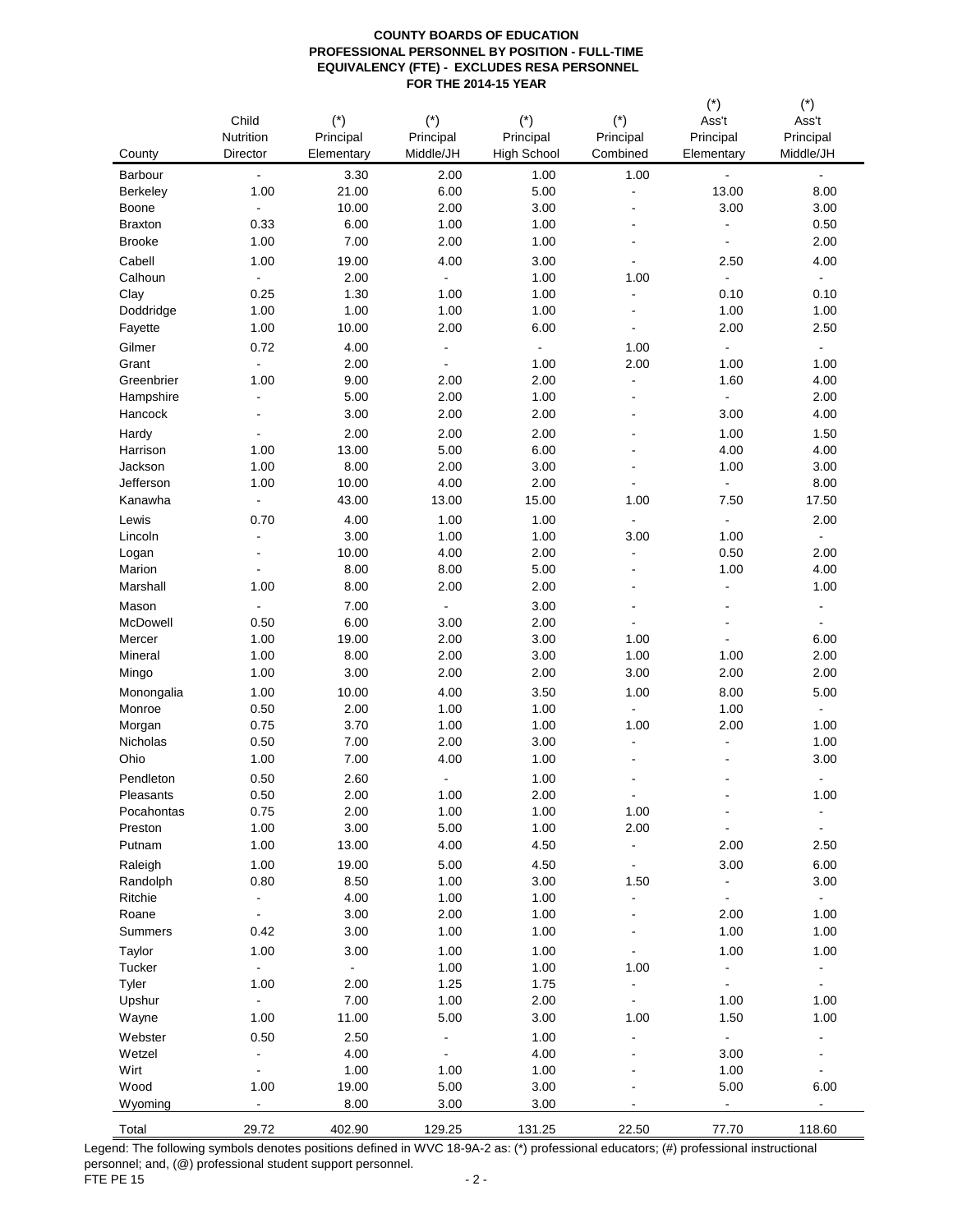|                                 | $(*)$<br>Ass't<br>Principal | $(*)$<br>Ass't<br>Principal      | $(*)$<br>Curriculum      | $(\#)$<br>Head                       | $(\#)$<br>Teacher       | $(\#)$<br>Teacher | $(\#)$<br>Teacher |
|---------------------------------|-----------------------------|----------------------------------|--------------------------|--------------------------------------|-------------------------|-------------------|-------------------|
| County                          | <b>High School</b>          | Combined                         | Specialist               | Teacher                              | Pre-K                   | Kindergarten      | Elementary        |
| Barbour                         | 2.00                        | ä,                               | 1.00                     | 2.50                                 | 4.98                    | 8.00              | 57.61             |
| <b>Berkeley</b>                 | 17.00                       | $\blacksquare$                   | $\blacksquare$           | $\overline{a}$                       | 8.00                    | 66.00             | 419.00            |
| Boone                           | 4.00                        | $\overline{\phantom{a}}$         | 1.50                     | ä,                                   | 7.50                    | 21.00             | 123.50            |
| <b>Braxton</b><br><b>Brooke</b> | 1.00<br>3.00                | ٠                                | 0.59<br>4.00             | $\qquad \qquad \blacksquare$         | 10.00<br>$\blacksquare$ | 9.00<br>12.00     | 57.00<br>59.00    |
|                                 |                             |                                  |                          |                                      |                         |                   |                   |
| Cabell<br>Calhoun               | 5.00<br>1.00                | $\overline{\phantom{a}}$<br>2.00 | 6.80<br>$\blacksquare$   | 1.00<br>$\qquad \qquad \blacksquare$ | 15.00<br>2.00           | 52.00<br>5.00     | 304.53<br>23.00   |
| Clay                            | 0.20                        | $\blacksquare$                   | $\blacksquare$           | $\blacksquare$                       | 5.00                    | 8.00              | 51.60             |
| Doddridge                       | 1.00                        | $\blacksquare$                   | $\blacksquare$           |                                      |                         | 4.00              | 18.00             |
| Fayette                         | 7.50                        | $\blacksquare$                   | 12.00                    |                                      | 3.50                    | 25.50             | 156.60            |
| Gilmer                          | $\blacksquare$              | 1.00                             | 1.54                     |                                      | 4.00                    | 4.00              | 25.00             |
| Grant                           | $\blacksquare$              | 1.00                             | 1.00                     |                                      | 3.00                    | 6.00              | 39.80             |
| Greenbrier                      | 3.00                        | $\blacksquare$                   | 2.00                     |                                      | 18.00                   | 20.00             | 115.30            |
| Hampshire                       | 3.00                        | $\blacksquare$                   | $\blacksquare$           | ٠                                    | $\Box$                  | 12.00             | 75.35             |
| Hancock                         | 4.00                        | $\overline{\phantom{a}}$         | $\blacksquare$           |                                      | 1.00                    | 16.00             | 64.00             |
| Hardy                           | 1.50                        | $\overline{\phantom{a}}$         | 1.00                     |                                      | 5.50                    | 8.50              | 44.50             |
| Harrison                        | 9.50                        | $\blacksquare$                   | 12.00                    |                                      | 22.00                   | 40.00             | 219.89            |
| Jackson                         | 4.00                        | $\overline{\phantom{a}}$         | $\overline{\phantom{a}}$ |                                      | 1.00                    | 19.00             | 102.15            |
| Jefferson                       | 6.00                        | $\blacksquare$                   | 5.00                     | 11.00                                | 4.00                    | 31.00             | 201.32            |
| Kanawha                         | 25.00                       | 1.00                             | 15.00                    |                                      | 31.00                   | 109.00            | 686.50            |
| Lewis                           | 2.00                        | $\blacksquare$                   | $\overline{\phantom{a}}$ |                                      | 5.00                    | 10.00             | 42.65             |
| Lincoln                         | 3.00                        | 3.00                             | $\blacksquare$           | $\overline{\phantom{a}}$             | 12.00                   | 14.00             | 88.00             |
| Logan                           | 6.00                        | $\blacksquare$                   | 1.00                     | $\overline{\phantom{a}}$             | 16.00                   | 20.00             | 113.50            |
| Marion                          | 6.00                        | $\overline{\phantom{a}}$         | 9.00<br>÷,               | 2.00<br>÷,                           | 12.00                   | 35.00             | 211.00            |
| Marshall                        | 4.00                        | $\blacksquare$                   |                          |                                      | 10.00                   | 19.00             | 102.00            |
| Mason                           | 5.00                        | 1.00                             |                          |                                      | 12.00                   | 17.00             | 113.00            |
| McDowell<br>Mercer              | $\blacksquare$<br>9.00      | $\blacksquare$<br>1.00           | 7.00<br>6.00             | ٠                                    | 9.00<br>16.00           | 14.00<br>41.00    | 79.00<br>227.23   |
| Mineral                         | 2.00                        | $\blacksquare$                   | $\blacksquare$           |                                      | 13.00                   | 17.00             | 70.00             |
| Mingo                           | 6.00                        | 4.50                             | 1.00                     |                                      | 7.00                    | 18.00             | 84.50             |
| Monongalia                      | 7.00                        | $\blacksquare$                   | 5.00                     |                                      | 9.00                    | 35.00             | 236.10            |
| Monroe                          | 1.00                        | $\blacksquare$                   | $\blacksquare$           |                                      | 9.00                    | 6.00              | 39.51             |
| Morgan                          | 1.50                        | 0.50                             | $\blacksquare$           |                                      | $\blacksquare$          | 9.00              | 52.35             |
| Nicholas                        | 1.50                        | $\blacksquare$                   | 1.00                     |                                      | 5.00                    | 18.00             | 101.00            |
| Ohio                            | 5.00                        | $\overline{\phantom{a}}$         | $\overline{\phantom{a}}$ |                                      | 4.00                    | 22.00             | 106.20            |
| Pendleton                       | $\blacksquare$              | 1.00                             |                          | 1.00                                 | 4.00                    | 4.00              | 34.00             |
| Pleasants                       | 2.00                        |                                  | $\blacksquare$           |                                      | 2.00                    | 4.00              | 21.60             |
| Pocahontas                      | 1.00                        |                                  | 1.00                     |                                      | 1.00                    | 2.00              | 30.00             |
| Preston                         | 3.00                        |                                  |                          |                                      | 10.79                   | 17.00             | 91.00             |
| Putnam                          | 4.50                        | $\blacksquare$                   | 5.00                     |                                      | 14.00                   | 39.00             | 202.30            |
| Raleigh                         | 8.00                        |                                  | 16.00                    |                                      | 25.50                   | 54.00             | 267.50            |
| Randolph                        | 2.00                        |                                  | $\overline{\phantom{a}}$ |                                      | 11.00                   | 15.00             | 109.75            |
| Ritchie<br>Roane                | 1.00                        |                                  | $\blacksquare$<br>1.00   |                                      | 6.00<br>6.00            | 5.00              | 34.50             |
| Summers                         | 1.00<br>2.00                |                                  | 2.00                     |                                      | 6.25                    | 9.00<br>6.00      | 56.20<br>34.00    |
| Taylor                          | 2.00                        |                                  | 1.00                     |                                      | 4.00                    | 10.00             | 38.90             |
| Tucker                          | 1.00                        | 1.00                             | $\overline{a}$           |                                      | $\blacksquare$          | 5.00              | 19.00             |
| Tyler                           | $\blacksquare$              | $\overline{\phantom{a}}$         | $\blacksquare$           |                                      | 4.00                    | 3.00              | 27.00             |
| Upshur                          | 3.00                        |                                  | 1.00                     |                                      | 4.00                    | 13.00             | 91.72             |
| Wayne                           | 3.00                        | 1.00                             | 3.00                     |                                      |                         | 30.00             | 162.00            |
| Webster                         | 2.00                        | $\overline{\phantom{a}}$         | 1.00                     |                                      | 4.30                    | 7.50              | 37.50             |
| Wetzel                          | 1.00                        | ä,                               | $\blacksquare$           |                                      | 7.95                    | 10.00             | 100.65            |
| Wirt                            | 1.00                        |                                  | $\overline{\phantom{a}}$ |                                      | 2.00                    | 4.00              | 20.20             |
| Wood                            | 10.00                       |                                  | 11.00                    |                                      | 27.00                   | 49.00             | 322.00            |
| Wyoming                         | 5.00                        |                                  |                          |                                      |                         | 17.00             | 118.50            |
| Total                           | 209.20                      | 18.00                            | 135.43                   | 17.50                                | 424.27                  | 1,074.50          | 6,328.01          |

Legend: The following symbols denotes positions defined in WVC 18-9A-2 as: (\*) professional educators; (#) professional instructional personnel; and, (@) professional student support personnel. FTE PE 15  $-3$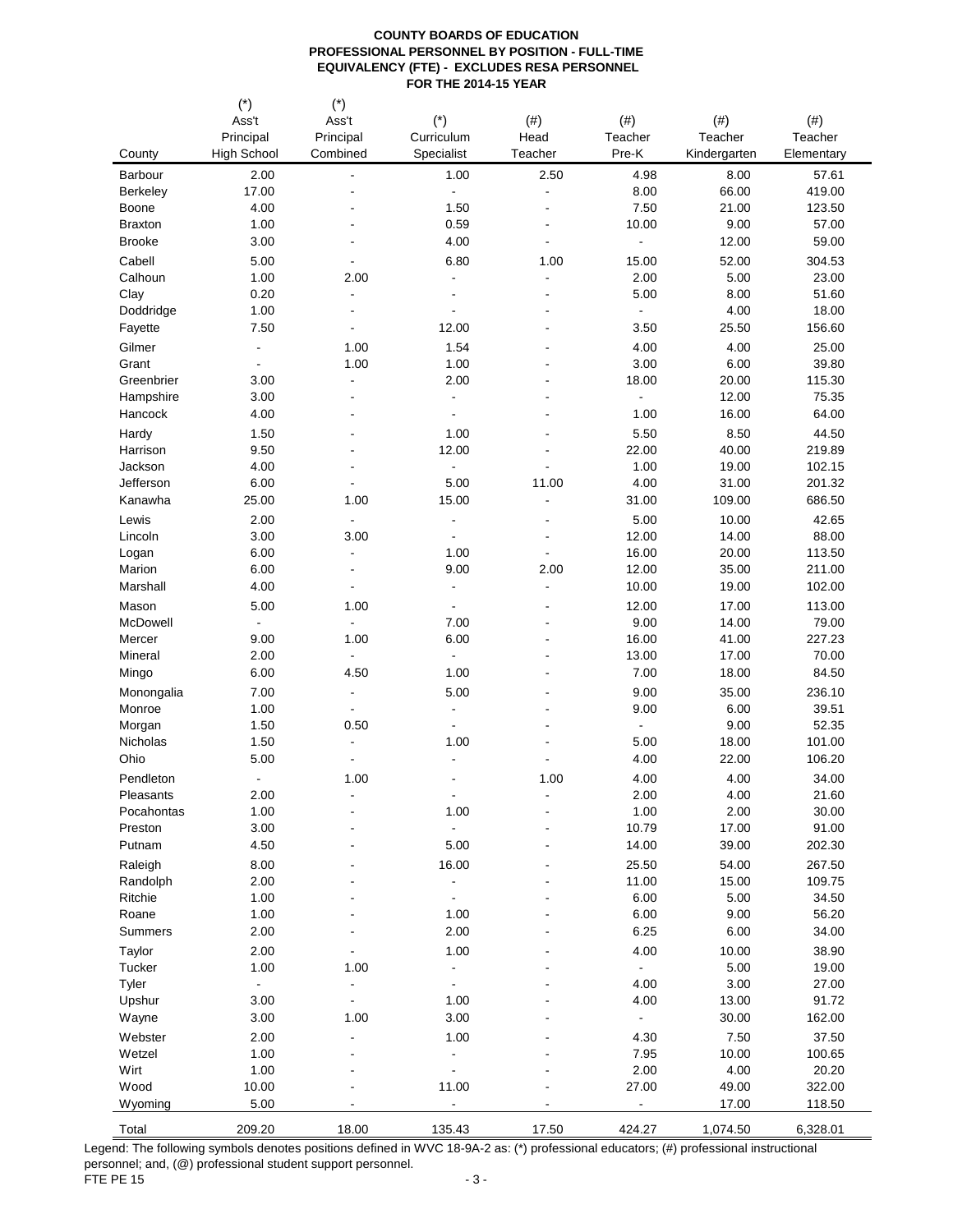|                  |                 |                               |                   |                      | $(\#)$                  | $(\#)$                 | $(\#)$                  |
|------------------|-----------------|-------------------------------|-------------------|----------------------|-------------------------|------------------------|-------------------------|
|                  | (# )<br>Teacher | $(\#)$                        | $(\#)$<br>Teacher | (# )                 | Speech                  | Teacher                | <b>JROTC</b>            |
| County           | Middle/JH       | Teacher<br><b>High School</b> | Special Ed.       | Teacher<br>Homebound | Language<br>Pathologist | Vocational<br>$(K-12)$ | Instructor<br>Middle/JH |
| Barbour          | 31.30           | 29.89                         | 28.67             | -                    | 2.00                    | 7.75                   |                         |
| <b>Berkeley</b>  | 239.00          | 267.00                        | 241.00            |                      | 32.50                   | 54.50                  |                         |
| Boone            | 44.78           | 83.22                         | 81.50             | 3.00                 | 6.00                    | 13.00                  |                         |
| <b>Braxton</b>   | 14.00           | 23.00                         | 26.00             | ٠                    |                         | 10.00                  |                         |
| <b>Brooke</b>    | 60.00           | 45.25                         | 46.00             | ٠                    | 9.00                    | 16.00                  |                         |
| Cabell           | 182.41          | 178.36                        | 128.00            |                      | 24.00                   | 32.00                  |                         |
| Calhoun          | 18.00           | 17.00                         | 10.00             | $\blacksquare$       | ÷,                      | 12.00                  |                         |
| Clay             | 25.50           | 27.40                         | 15.00             |                      | 2.50                    | 8.30                   |                         |
| Doddridge        | 20.00           | 22.00                         | 20.50             |                      | 2.00                    | 6.25                   |                         |
| Fayette          | 54.35           | 122.30                        | 84.75             |                      | 8.50                    | 30.00                  |                         |
| Gilmer<br>Grant  | 1.00<br>14.00   | 19.00<br>32.10                | 8.50<br>16.00     |                      | 2.00<br>4.00            | 3.00<br>10.00          |                         |
| Greenbrier       | 62.30           | 62.50                         | 51.80             |                      | 7.00                    | 22.50                  |                         |
| Hampshire        | 35.00           | 45.00                         | 49.00             |                      | 2.00                    | 13.00                  |                         |
| Hancock          | 62.50           | 61.50                         | 68.00             |                      | 10.00                   | 17.00                  |                         |
| Hardy            | 30.25           | 32.75                         | 15.00             |                      | ÷,                      | 10.50                  |                         |
| Harrison         | 142.60          | 160.76                        | 125.00            | $\overline{a}$       | 24.00                   | 42.75                  |                         |
| Jackson          | 58.95           | 69.40                         | 63.00             | 1.00                 | 10.50                   | 28.00                  |                         |
| Jefferson        | 115.16          | 114.52                        | 93.00             | 1.00                 | 3.00                    | 24.50                  |                         |
| Kanawha          | 354.50          | 422.00                        | 332.00            | 8.00                 | 55.50                   | 35.00                  |                         |
| Lewis            | 38.35           | 34.00                         | 34.00             | 1.00                 | 3.00                    | 10.00                  |                         |
| Lincoln          | 52.00           | 41.00                         | 39.00             | 1.00                 | 10.00                   | 8.00                   |                         |
| Logan            | 109.00          | 96.00                         | 59.00             | ÷,                   | 7.00                    | 22.00                  |                         |
| Marion           | 96.50           | 121.50                        | 76.00             | 0.50                 | 19.00                   | 24.00                  |                         |
| Marshall         | 54.20           | 83.50                         | 39.80             | ÷,                   | 11.00                   | 22.00                  |                         |
| Mason            |                 | 92.75                         | 44.00             | 1.00                 | 7.00                    | 18.00                  |                         |
| McDowell         | 40.50           | 48.00                         | 54.00             | ÷,                   |                         | 11.00                  |                         |
| Mercer           | 107.00<br>63.00 | 129.50<br>64.50               | 120.00<br>42.20   | ٠                    | 15.00<br>7.00           | 17.00<br>23.50         |                         |
| Mineral<br>Mingo | 58.00           | 55.25                         | 48.00             | 1.00                 | 8.00                    | 18.75                  |                         |
| Monongalia       | 115.40          | 165.50                        | 171.00            | $\overline{a}$       | 15.50                   | 16.50                  |                         |
| Monroe           | 26.50           | 24.00                         | 17.00             | $\blacksquare$       | 2.00                    | 11.00                  |                         |
| Morgan           | 25.50           | 47.20                         | 21.60             | 0.40                 | 1.00                    | 6.00                   |                         |
| Nicholas         | 50.00           | 63.50                         | 43.00             |                      | 6.00                    | 9.00                   |                         |
| Ohio             | 79.80           | 86.50                         | 52.50             |                      | 13.00                   | 17.00                  |                         |
| Pendleton        | 6.75            | 19.85                         | 16.25             |                      | 2.00                    | 2.00                   |                         |
| Pleasants        | 21.40           | 20.00                         | 15.00             |                      | 3.00                    | 12.00                  |                         |
| Pocahontas       | 18.40           | 20.60                         | 14.50             |                      | 2.00                    | 6.00                   |                         |
| Preston          | 63.49           | 46.00                         | 57.21             |                      | 7.00                    | 18.00                  |                         |
| Putnam           | 126.20          | 140.00                        | 114.00            |                      | 16.00                   | 45.00                  |                         |
| Raleigh          | 162.00          | 182.00                        | 133.50            |                      | 14.80                   | 45.50                  |                         |
| Randolph         | 34.50           | 75.50                         | 36.25             |                      | 9.00                    | 23.00                  |                         |
| Ritchie          | 18.00           | 21.00                         | 16.00             |                      | 2.00                    | 2.00                   |                         |
| Roane<br>Summers | 41.05<br>21.28  | 30.25<br>21.00                | 20.50<br>14.75    | 1.00<br>-            | 2.00<br>2.00            | 6.00<br>6.00           |                         |
|                  | 40.00           | 30.10                         | 24.00             |                      | 5.00                    | 8.50                   |                         |
| Taylor<br>Tucker | 20.50           | 16.00                         | 14.00             |                      | $\frac{1}{2}$           | 6.50                   |                         |
| Tyler            | 15.50           | 22.50                         | 21.00             |                      | 2.00                    | 5.00                   |                         |
| Upshur           | 50.45           | 50.33                         | 55.00             |                      | 7.00                    | 19.50                  |                         |
| Wayne            | 91.50           | 99.00                         | 99.00             |                      | 5.00                    | 29.50                  |                         |
| Webster          | 11.00           | 22.00                         | 9.50              |                      | 1.00                    | 5.00                   |                         |
| Wetzel           |                 | 51.60                         | 40.30             |                      | 7.00                    | 11.50                  |                         |
| Wirt             | 20.20           | 17.00                         | 8.60              |                      | 2.00                    | 4.00                   |                         |
| Wood             | 152.50          | 198.50                        | 124.00            |                      | 34.00                   | 19.50                  |                         |
| Wyoming          | 36.50           | 60.00                         | 69.00             |                      | 6.00                    | 16.00                  |                         |
| Total            | 3,432.57        | 4,130.88                      | 3,266.18          | 18.90                | 457.80                  | 920.30                 |                         |

Legend: The following symbols denotes positions defined in WVC 18-9A-2 as: (\*) professional educators; (#) professional instructional personnel; and, (@) professional student support personnel. FTE PE 15  $-4$  -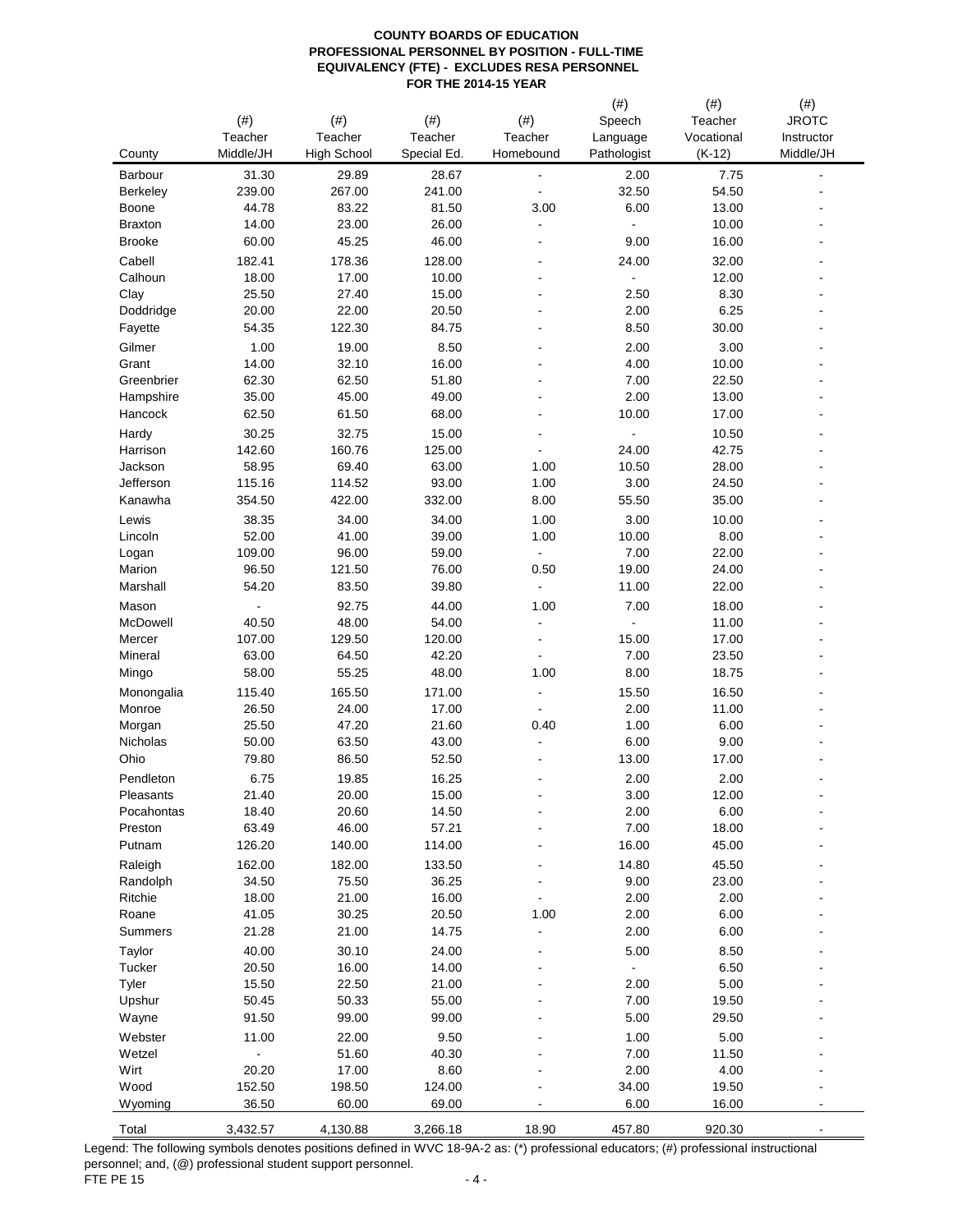|                                 | $(\#)$                                     | $^{(#)}$                 | $^{(#)}$                 | $(\#)$             |                          |                          |               |
|---------------------------------|--------------------------------------------|--------------------------|--------------------------|--------------------|--------------------------|--------------------------|---------------|
|                                 | <b>JROTC</b>                               | Permanent                | Permanent                | Permanent          | $(\#)$                   | $(*)$                    |               |
|                                 | Instructor                                 | Substitutes              | Substitutes              | Substitutes        | Academic                 | Activities               | $(\circleda)$ |
| County                          | <b>High School</b>                         | Elementary               | Middle/JH                | <b>High School</b> | Coach                    | Director                 | Counselor     |
| Barbour                         | $\blacksquare$                             | $\overline{a}$           | $\blacksquare$           |                    | 2.00                     | $\blacksquare$           | 5.00          |
| Berkeley                        | 3.00                                       |                          | $\blacksquare$           |                    | 5.00                     | 1.00                     | 51.00         |
| Boone                           | $\overline{\phantom{a}}$                   |                          |                          |                    | 1.00                     | $\overline{a}$           | 12.50         |
| <b>Braxton</b><br><b>Brooke</b> | $\overline{\phantom{a}}$<br>$\blacksquare$ |                          | $\overline{\phantom{0}}$ |                    | 5.00<br>$\blacksquare$   | $\blacksquare$           | 3.50<br>7.00  |
|                                 |                                            |                          |                          |                    |                          |                          |               |
| Cabell                          | 4.00                                       |                          |                          |                    | 8.00                     |                          | 31.00         |
| Calhoun<br>Clay                 | $\blacksquare$                             |                          |                          |                    | 2.00<br>$\blacksquare$   |                          | 2.00<br>2.37  |
| Doddridge                       | $\overline{\phantom{a}}$                   |                          |                          |                    | 1.00                     |                          | 4.00          |
| Fayette                         | 2.00                                       |                          |                          |                    | 3.00                     | $\blacksquare$           | 17.00         |
| Gilmer                          | $\blacksquare$                             |                          |                          |                    | 0.46                     | $\overline{\phantom{a}}$ | 2.00          |
| Grant                           | $\blacksquare$                             |                          |                          |                    | 2.00                     | 1.00                     | 4.00          |
| Greenbrier                      | 5.00                                       |                          |                          |                    | 8.00                     | $\blacksquare$           | 17.00         |
| Hampshire                       | $\overline{\phantom{a}}$                   |                          |                          |                    | 4.00                     | $\blacksquare$           | 8.00          |
| Hancock                         | $\overline{\phantom{a}}$                   |                          |                          |                    | $\blacksquare$           | 2.00                     | 9.00          |
| Hardy                           |                                            |                          |                          |                    | 1.00                     | $\overline{\phantom{a}}$ | 5.50          |
| Harrison                        | 3.00                                       |                          | $\overline{a}$           |                    | 6.00                     | $\overline{a}$           | 27.50         |
| Jackson                         | $\blacksquare$                             |                          | $\blacksquare$           |                    | 2.50                     | $\blacksquare$           | 14.00         |
| Jefferson                       | 2.00                                       | 1.00                     | 3.00                     | 1.00               | 1.00                     |                          | 22.00         |
| Kanawha                         | 11.00                                      | $\overline{\phantom{a}}$ | $\blacksquare$           |                    | $\blacksquare$           |                          | 99.50         |
| Lewis                           | 2.00                                       |                          |                          |                    | 1.00                     |                          | 6.00          |
| Lincoln                         | 2.00                                       |                          |                          |                    | 3.00                     | L,                       | 9.00          |
| Logan                           | 4.00                                       |                          |                          |                    | 2.00                     | L,                       | 12.00         |
| Marion                          | $\blacksquare$                             |                          | $\blacksquare$           |                    | $\blacksquare$           | $\blacksquare$           | 23.00         |
| Marshall                        | $\overline{\phantom{a}}$                   |                          |                          |                    | 2.00                     | 2.00                     | 11.50         |
| Mason                           | $\blacksquare$                             |                          | $\overline{\phantom{a}}$ |                    | $\blacksquare$           | $\blacksquare$           | 12.00         |
| McDowell                        |                                            |                          | 1.00                     |                    | $\overline{\phantom{0}}$ |                          | 11.00         |
| Mercer                          | 8.00                                       |                          | $\overline{\phantom{a}}$ |                    | $\overline{\phantom{a}}$ |                          | 24.00         |
| Mineral                         | $\overline{\phantom{a}}$                   |                          |                          |                    | 1.00                     |                          | 11.75         |
| Mingo                           | $\blacksquare$                             |                          | $\blacksquare$           |                    | 8.00                     | $\blacksquare$           | 13.50         |
| Monongalia                      | $\overline{\phantom{a}}$                   |                          | $\blacksquare$           |                    | 11.50                    | $\overline{a}$           | 27.50         |
| Monroe                          | 2.00<br>$\blacksquare$                     |                          | 1.00                     |                    |                          |                          | 6.00<br>7.00  |
| Morgan<br>Nicholas              | 2.00                                       |                          | $\blacksquare$           |                    |                          |                          | 8.00          |
| Ohio                            | $\overline{\phantom{a}}$                   |                          |                          |                    |                          |                          | 16.00         |
| Pendleton                       | $\overline{\phantom{a}}$                   |                          |                          |                    |                          |                          | 3.00          |
| Pleasants                       |                                            |                          |                          |                    |                          |                          | 4.00          |
| Pocahontas                      | $\blacksquare$                             |                          |                          |                    | $\overline{\phantom{a}}$ |                          | 4.00          |
| Preston                         | 2.00                                       |                          |                          |                    | 5.00                     |                          | 7.00          |
| Putnam                          | $\blacksquare$                             |                          |                          |                    | $\overline{\phantom{a}}$ |                          | 25.50         |
| Raleigh                         | 2.00                                       |                          |                          |                    | 8.00                     | 1.00                     | 32.50         |
| Randolph                        | $\blacksquare$                             |                          |                          |                    | $\frac{1}{2}$            | $\blacksquare$           | 13.00         |
| Ritchie                         |                                            |                          |                          |                    |                          |                          | 2.00          |
| Roane                           |                                            |                          |                          |                    |                          |                          | 5.00          |
| Summers                         |                                            |                          |                          |                    |                          |                          | 5.00          |
| Taylor                          |                                            |                          |                          |                    | 2.00                     |                          | 5.00          |
| Tucker                          |                                            |                          |                          |                    | 1.50                     |                          | 2.00          |
| Tyler                           |                                            |                          |                          |                    | $\blacksquare$           |                          | 4.00          |
| Upshur                          |                                            |                          |                          |                    | 4.00                     |                          | 9.00          |
| Wayne                           | 6.00                                       |                          |                          |                    |                          |                          | 14.00         |
| Webster                         | 2.00                                       |                          |                          |                    |                          |                          | 4.00          |
| Wetzel                          | $\blacksquare$                             |                          |                          |                    |                          |                          | 10.00         |
| Wirt                            | $\blacksquare$                             |                          |                          |                    |                          |                          | 3.00          |
| Wood                            | 4.00                                       |                          |                          |                    | 13.00                    |                          | 26.00         |
| Wyoming                         | $\blacksquare$                             |                          |                          |                    | $\blacksquare$           |                          | 9.00          |
| Total                           | 66.00                                      | 1.00                     | 5.00                     | 1.00               | 113.96                   | 7.00                     | 729.12        |

Legend: The following symbols denotes positions defined in WVC 18-9A-2 as: (\*) professional educators; (#) professional instructional personnel; and, (@) professional student support personnel. FTE PE 15  $-5$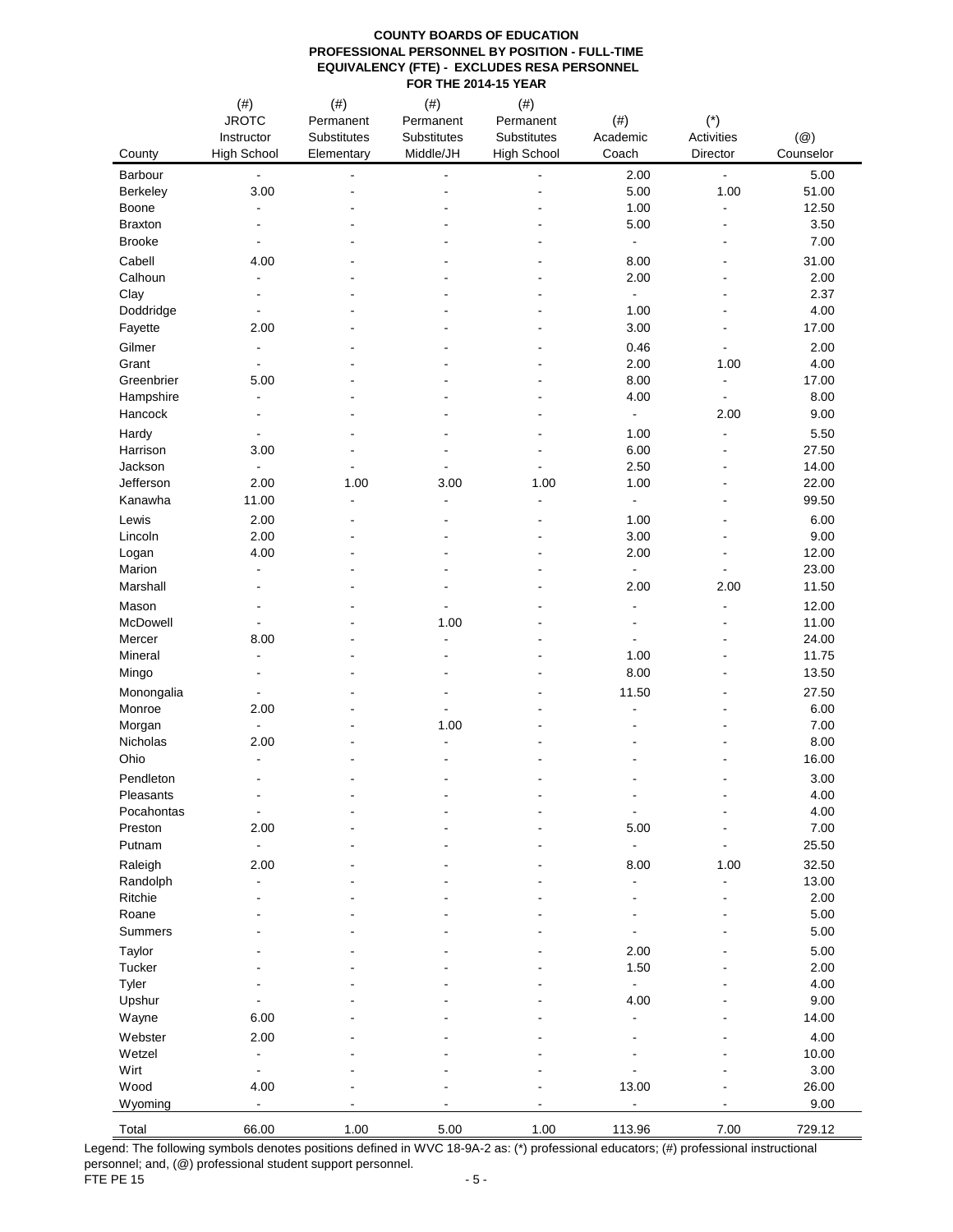| County          | (# )<br>Librarian        | $(\#)$<br>Psychologist | $(\circleda)$<br>School<br>Nurse (AB) | (# )<br>Attendance<br>Director | $(*)$<br>Speech<br>Assistant | $(*)$<br>Remedial<br>Specialist | Curriculum<br>Enrichment<br>Instructor |
|-----------------|--------------------------|------------------------|---------------------------------------|--------------------------------|------------------------------|---------------------------------|----------------------------------------|
| Barbour         | 1.14                     | 1.00                   | 2.50                                  | 0.80                           | L,                           |                                 | $\overline{a}$                         |
| <b>Berkeley</b> | 27.50                    | 8.00                   | 17.00                                 | 1.00                           | 5.00                         |                                 |                                        |
| Boone           | 3.50                     | 2.00                   | 8.00                                  | 1.00                           |                              |                                 |                                        |
| <b>Braxton</b>  | 1.00                     | 3.00                   | 2.00                                  | 0.50                           | 1.00                         | 0.45                            |                                        |
| <b>Brooke</b>   | 3.00                     | 1.00                   | 3.00                                  | 0.50                           | $\overline{a}$               | 5.00                            |                                        |
| Cabell          | 10.00                    | 5.00                   | 10.00                                 | 1.00                           |                              | 31.00                           |                                        |
| Calhoun         |                          | $\frac{1}{2}$          | 1.00                                  | 0.50                           | $\blacksquare$               | $\overline{\phantom{0}}$        |                                        |
| Clay            | $\blacksquare$           | 2.63                   | 2.00                                  | 0.50                           | ٠                            | $\overline{\phantom{a}}$        |                                        |
| Doddridge       | 3.00                     | 1.00                   | 2.00                                  | 0.50                           |                              | 7.00                            |                                        |
| Fayette         | 2.00                     | 3.00                   | 5.00                                  | 1.00                           | 2.00                         | $\blacksquare$                  |                                        |
| Gilmer          | 1.00                     |                        | 1.00                                  | 0.50                           |                              | 5.00                            |                                        |
| Grant           | 3.60                     |                        | 1.00                                  | 0.50                           |                              | 4.00                            |                                        |
| Greenbrier      | 4.00                     | $\overline{a}$         | 4.00                                  | 1.00                           | 2.00                         | 6.00                            |                                        |
| Hampshire       | 2.00                     | 2.00                   | 5.00                                  | 0.50                           | $\overline{a}$               | 9.00                            |                                        |
|                 | 1.00                     | 2.00                   | 4.00                                  | 1.00                           | $\blacksquare$               | 7.00                            |                                        |
| Hancock         |                          |                        |                                       |                                |                              |                                 |                                        |
| Hardy           | 6.00                     | 1.00                   | 2.00                                  | 1.00                           |                              | 4.00                            |                                        |
| Harrison        | 18.50                    | 7.00                   | 9.00                                  | 1.00                           |                              | 34.00                           |                                        |
| Jackson         | 4.00                     | 3.50                   | 8.00                                  | 1.00                           |                              | 22.50                           |                                        |
| Jefferson       | 14.00                    | 3.00                   | 11.00                                 | 1.00                           |                              | 2.00                            |                                        |
| Kanawha         | 51.50                    | 22.00                  | 34.00                                 | 24.00                          |                              | $\blacksquare$                  |                                        |
| Lewis           | 3.00                     | 1.00                   | 2.00                                  | 1.00                           |                              | 6.00                            |                                        |
| Lincoln         | 1.00                     | 2.00                   | 3.00                                  | 1.00                           |                              | 1.00                            |                                        |
| Logan           | 6.00                     | 4.00                   | 6.00                                  | 1.00                           |                              | 8.00                            |                                        |
| Marion          | 16.00                    | 1.00                   | 5.00                                  | 1.00                           |                              | 1.00                            |                                        |
| Marshall        | 1.00                     | 1.00                   | 6.00                                  | 1.00                           |                              | 14.00                           |                                        |
| Mason           | 2.00                     | 2.00                   | 6.00                                  | 2.00                           | 1.00                         | 1.00                            |                                        |
| McDowell        | 1.00                     | 1.00                   | 2.00                                  | 0.50                           | $\overline{a}$               | 15.00                           |                                        |
| Mercer          | 8.50                     | 0.50                   | 7.00                                  | 1.00                           | $\blacksquare$               | 20.77                           | 6.00                                   |
| Mineral         | 5.00                     | 3.00                   | 5.22                                  | 1.00                           | $\blacksquare$               |                                 |                                        |
| Mingo           | 6.00                     | $\frac{1}{2}$          | 3.00                                  | 1.00                           |                              | 11.00                           |                                        |
| Monongalia      | 16.00                    | 9.00                   | 12.00                                 | 1.00                           | ä,                           | 21.00                           |                                        |
| Monroe          | $\overline{\phantom{a}}$ | 1.00                   | 1.00                                  | 0.50                           | 1.00                         | $\frac{1}{2}$                   |                                        |
| Morgan          | 2.25                     | 2.00                   | 4.00                                  | 0.50                           | 1.40                         | 10.00                           |                                        |
| Nicholas        | 3.00                     | 1.00                   | 3.00                                  | 1.00                           | ÷,                           | 2.00                            |                                        |
| Ohio            | 6.00                     | 1.00                   | 4.00                                  | 1.00                           |                              | 21.00                           |                                        |
| Pendleton       | 0.75                     | 1.00                   | 1.00                                  | 0.50                           |                              |                                 |                                        |
| Pleasants       | $\overline{a}$           | 1.00                   | 2.00                                  | 0.50                           |                              | 3.00                            |                                        |
| Pocahontas      | 2.50                     |                        | 1.00                                  | 0.60                           |                              | 3.00                            |                                        |
| Preston         | 1.50                     | 1.00                   | 7.00                                  | 1.00                           | $\qquad \qquad \blacksquare$ | 10.00                           | $\blacksquare$                         |
| Putnam          | 7.50                     | 6.00                   | 9.00                                  | 1.00                           | $\overline{\phantom{a}}$     | 14.00                           | 1.00                                   |
|                 |                          |                        |                                       |                                |                              |                                 |                                        |
| Raleigh         | 9.00                     | 3.00                   | 14.00                                 | 2.00                           | 3.00                         | 26.50                           |                                        |
| Randolph        | 2.00                     | 1.00                   | 3.00                                  | 1.00                           | $\blacksquare$               | $\blacksquare$                  |                                        |
| Ritchie         | 1.00                     | 1.00                   | 1.00                                  | 1.00                           | 1.00                         | 6.00                            |                                        |
| Roane           | 2.00                     | 1.00                   | 2.00                                  | 1.00                           | ÷,                           | 1.00                            |                                        |
| Summers         | $\blacksquare$           | ÷,                     | 2.00                                  | 0.50                           |                              | 5.00                            |                                        |
| Taylor          | 4.00                     | 1.00                   | 2.50                                  | 1.00                           |                              | 8.00                            |                                        |
| Tucker          | $\blacksquare$           | $\blacksquare$         | 1.00                                  | 0.50                           | 2.00                         | $\blacksquare$                  |                                        |
| Tyler           | 1.00                     | 1.00                   | 2.00                                  | 0.50                           | $\blacksquare$               | 6.00                            |                                        |
| Upshur          | 2.00                     | 2.00                   | 3.00                                  | 1.00                           | $\blacksquare$               | ÷,                              |                                        |
| Wayne           | 6.50                     | 2.00                   | 2.00                                  | 1.00                           | 4.00                         | 18.00                           |                                        |
| Webster         |                          | ÷,                     | 2.00                                  | 0.50                           |                              | 5.00                            |                                        |
| Wetzel          |                          | 2.00                   | 2.00                                  | 1.00                           |                              | 1.00                            |                                        |
| Wirt            | 1.00                     | ۰                      | 1.00                                  | 0.50                           |                              | $\Box$                          |                                        |
| Wood            | 25.50                    | 3.00                   | 24.50                                 | 1.00                           |                              | 1.00                            |                                        |
| Wyoming         | $\blacksquare$           | 1.00                   | 3.00                                  | 1.00                           |                              | $\blacksquare$                  |                                        |
| Total           | 299.74                   | 123.63                 | 285.72                                | 70.40                          | 23.40                        | 376.22                          | 7.00                                   |
|                 |                          |                        |                                       |                                |                              |                                 |                                        |

Legend: The following symbols denotes positions defined in WVC 18-9A-2 as: (\*) professional educators; (#) professional instructional personnel; and, (@) professional student support personnel. FTE PE 15  $-6$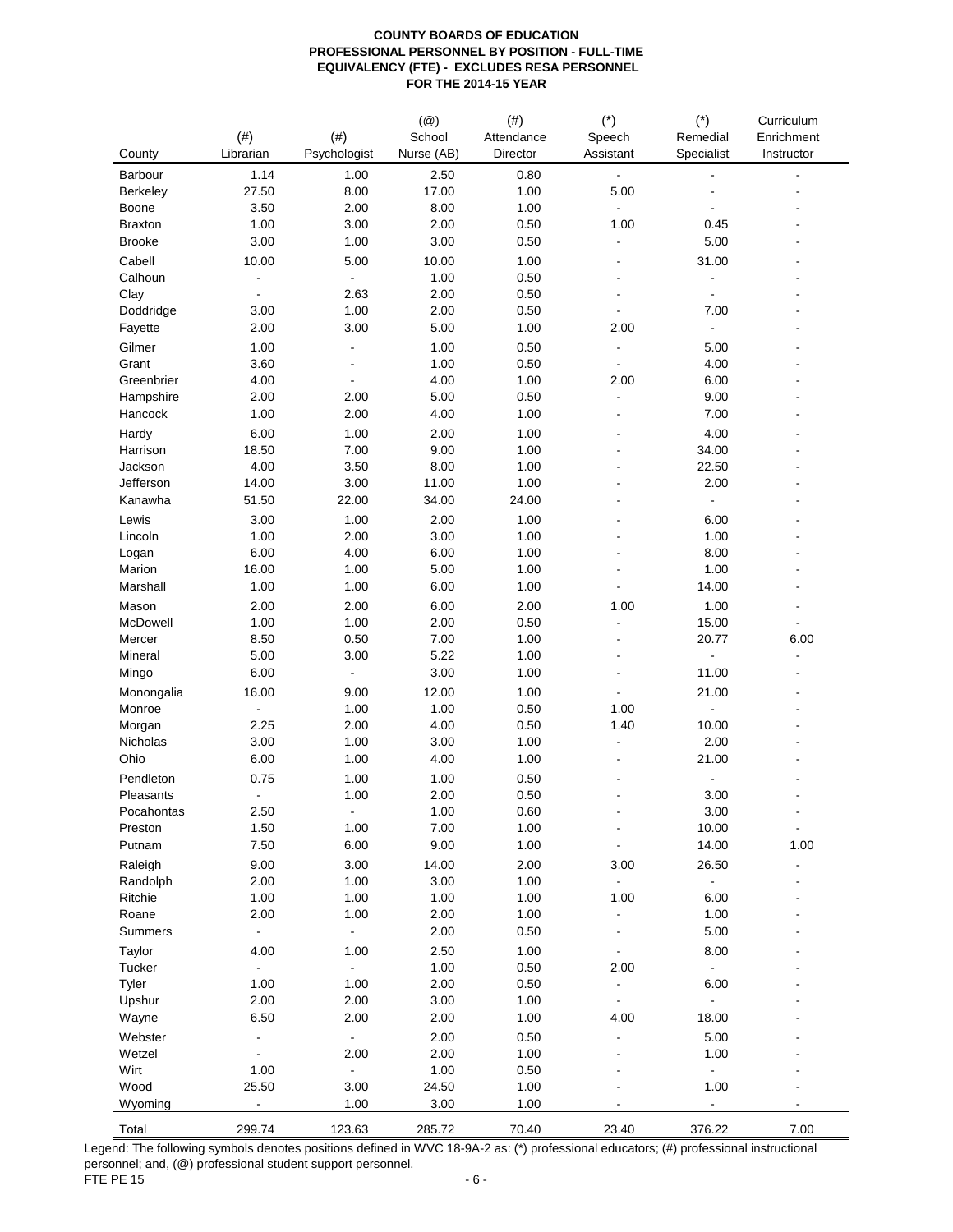| County              | $(\#)$<br>Technology<br>Integration<br>Specialist | School<br>Nurse<br><b>Below AB</b> | Registered<br>Nurse          | $(*)$<br>Attendance<br>Officer             | Social<br>Worker                 | Dental<br>Hygienist                        | Physical<br>Therapist                      |
|---------------------|---------------------------------------------------|------------------------------------|------------------------------|--------------------------------------------|----------------------------------|--------------------------------------------|--------------------------------------------|
| Barbour             | 1.86                                              | $\Box$                             | $\frac{1}{2}$                | $\blacksquare$                             | $\overline{\phantom{a}}$         | ٠                                          | $\blacksquare$                             |
| Berkeley            | 1.00                                              | 0.50                               | $\blacksquare$               | 4.00                                       | $\blacksquare$                   | ٠                                          | 1.75                                       |
| Boone               | $\blacksquare$                                    | $\blacksquare$                     | ٠                            | $\blacksquare$                             | $\blacksquare$                   |                                            | $\blacksquare$                             |
| <b>Braxton</b>      | $\blacksquare$                                    | $\overline{a}$                     | ٠                            | $\blacksquare$                             | 0.50                             |                                            | $\blacksquare$                             |
| <b>Brooke</b>       | 1.00                                              | $\blacksquare$                     | ä,                           | $\blacksquare$                             | $\blacksquare$                   | ۰                                          | 1.00                                       |
| Cabell              | 7.00                                              |                                    |                              | 3.00                                       | 1.00                             |                                            | $\overline{\phantom{a}}$                   |
| Calhoun<br>Clay     | 1.00<br>$\blacksquare$                            |                                    | ٠                            | $\blacksquare$<br>$\overline{\phantom{a}}$ | $\blacksquare$<br>$\blacksquare$ |                                            | $\overline{\phantom{a}}$                   |
| Doddridge           | 2.00                                              |                                    |                              |                                            | $\blacksquare$                   |                                            | $\blacksquare$                             |
| Fayette             | 2.00                                              |                                    |                              |                                            | 1.00                             |                                            | 1.00                                       |
| Gilmer              | 2.00                                              |                                    |                              |                                            | $\blacksquare$                   |                                            |                                            |
| Grant               | $\blacksquare$                                    |                                    |                              |                                            | $\blacksquare$                   |                                            |                                            |
| Greenbrier          | 5.00                                              |                                    |                              |                                            | 2.00                             |                                            | $\blacksquare$                             |
| Hampshire           | 3.00                                              | $\overline{\phantom{a}}$           |                              |                                            | $\blacksquare$                   | ۰                                          | 1.00                                       |
| Hancock             | 8.00                                              |                                    | ä,                           |                                            | $\overline{\phantom{a}}$         |                                            | $\overline{\phantom{a}}$                   |
| Hardy               | $\blacksquare$                                    |                                    |                              |                                            | $\blacksquare$                   |                                            | $\blacksquare$                             |
| Harrison<br>Jackson | 5.00                                              | ä,                                 |                              |                                            | 1.00<br>$\blacksquare$           |                                            | 2.00<br>$\blacksquare$                     |
| Jefferson           | 2.00<br>2.00                                      | 1.00                               | 1.00                         |                                            | $\blacksquare$                   |                                            | 2.00                                       |
| Kanawha             | 4.00                                              | $\blacksquare$                     | $\blacksquare$               |                                            | 3.00                             |                                            | 3.00                                       |
| Lewis               | 5.00                                              |                                    | ÷,                           |                                            | $\blacksquare$                   |                                            |                                            |
| Lincoln             | 2.00                                              |                                    | $\overline{a}$               |                                            | 1.00                             |                                            |                                            |
| Logan               | $\blacksquare$                                    |                                    | ä,                           |                                            | $\blacksquare$                   |                                            |                                            |
| Marion              | 3.00                                              |                                    | ٠                            |                                            | $\overline{\phantom{a}}$         |                                            |                                            |
| Marshall            | 2.00                                              |                                    |                              |                                            | $\overline{\phantom{a}}$         |                                            |                                            |
| Mason               | 2.00                                              | ٠                                  |                              |                                            | $\overline{\phantom{a}}$         |                                            |                                            |
| McDowell            | 1.00                                              |                                    |                              | $\blacksquare$                             | 4.00                             |                                            | $\blacksquare$                             |
| Mercer              | 10.50                                             | ٠                                  |                              | 1.00                                       | $\blacksquare$                   | $\overline{a}$                             | 1.00                                       |
| Mineral             | 1.00                                              | $\overline{\phantom{a}}$           |                              | 1.25                                       | 1.00                             | ÷,                                         | $\blacksquare$                             |
| Mingo               | 3.00                                              | 1.00                               | ٠                            | 1.00                                       | $\blacksquare$                   | $\overline{a}$                             | 1.00                                       |
| Monongalia          | 10.50                                             | $\blacksquare$                     | ٠                            | 1.00                                       | 17.20                            | 0.50                                       | 1.50                                       |
| Monroe<br>Morgan    | 1.50<br>2.50                                      | $\overline{\phantom{a}}$           |                              | $\blacksquare$                             | 1.00<br>2.00                     | $\blacksquare$<br>$\overline{\phantom{a}}$ | $\overline{\phantom{a}}$<br>$\blacksquare$ |
| Nicholas            | 2.00                                              | $\overline{\phantom{a}}$           |                              | $\blacksquare$                             | $\blacksquare$                   | $\overline{a}$                             | 1.00                                       |
| Ohio                | 1.00                                              | 1.00                               |                              |                                            | $\overline{\phantom{a}}$         | 1.00                                       | $\blacksquare$                             |
| Pendleton           | $\overline{\phantom{a}}$                          | $\blacksquare$                     |                              |                                            | $\overline{\phantom{a}}$         | $\qquad \qquad \blacksquare$               | $\blacksquare$                             |
| Pleasants           | 3.00                                              |                                    | ٠                            |                                            |                                  |                                            | $\overline{\phantom{a}}$                   |
| Pocahontas          | 0.25                                              |                                    | $\overline{\phantom{a}}$     |                                            | 0.50                             |                                            | $\blacksquare$                             |
| Preston             | 4.00                                              |                                    | $\blacksquare$               |                                            | $\overline{\phantom{a}}$         |                                            | 1.00                                       |
| Putnam              | $\overline{\phantom{a}}$                          |                                    | 1.00                         |                                            | $\blacksquare$                   |                                            | 1.00                                       |
| Raleigh             | 5.00                                              |                                    | $\qquad \qquad \blacksquare$ |                                            | 2.00                             |                                            | 3.00                                       |
| Randolph            | 3.00                                              |                                    | ÷,                           |                                            | 1.00                             |                                            | 1.00                                       |
| Ritchie<br>Roane    | 1.00<br>1.00                                      |                                    |                              |                                            | $\blacksquare$                   |                                            | $\blacksquare$                             |
| <b>Summers</b>      | 3.73                                              |                                    |                              |                                            |                                  |                                            |                                            |
| Taylor              | $\blacksquare$                                    |                                    |                              |                                            |                                  |                                            |                                            |
| Tucker              | 2.00                                              |                                    |                              |                                            |                                  |                                            |                                            |
| Tyler               | $\blacksquare$                                    |                                    |                              |                                            |                                  |                                            |                                            |
| Upshur              | 4.00                                              |                                    |                              |                                            |                                  |                                            |                                            |
| Wayne               | $\blacksquare$                                    |                                    |                              |                                            |                                  |                                            | 1.00                                       |
| Webster             | 2.00                                              |                                    |                              |                                            |                                  |                                            |                                            |
| Wetzel              | 3.00                                              | 1.00                               |                              |                                            |                                  |                                            |                                            |
| Wirt                | 3.00                                              | $\blacksquare$                     |                              |                                            |                                  |                                            |                                            |
| Wood                | 5.00                                              | $\blacksquare$                     |                              |                                            | 5.00                             |                                            |                                            |
| Wyoming             | $\overline{a}$                                    |                                    |                              |                                            | $\blacksquare$                   |                                            |                                            |
| Total               | 133.84                                            | 4.50                               | 2.00                         | 11.25                                      | 43.20                            | 1.50                                       | 23.25                                      |

Legend: The following symbols denotes positions defined in WVC 18-9A-2 as: (\*) professional educators; (#) professional instructional personnel; and, (@) professional student support personnel. FTE PE 15  $-7 -$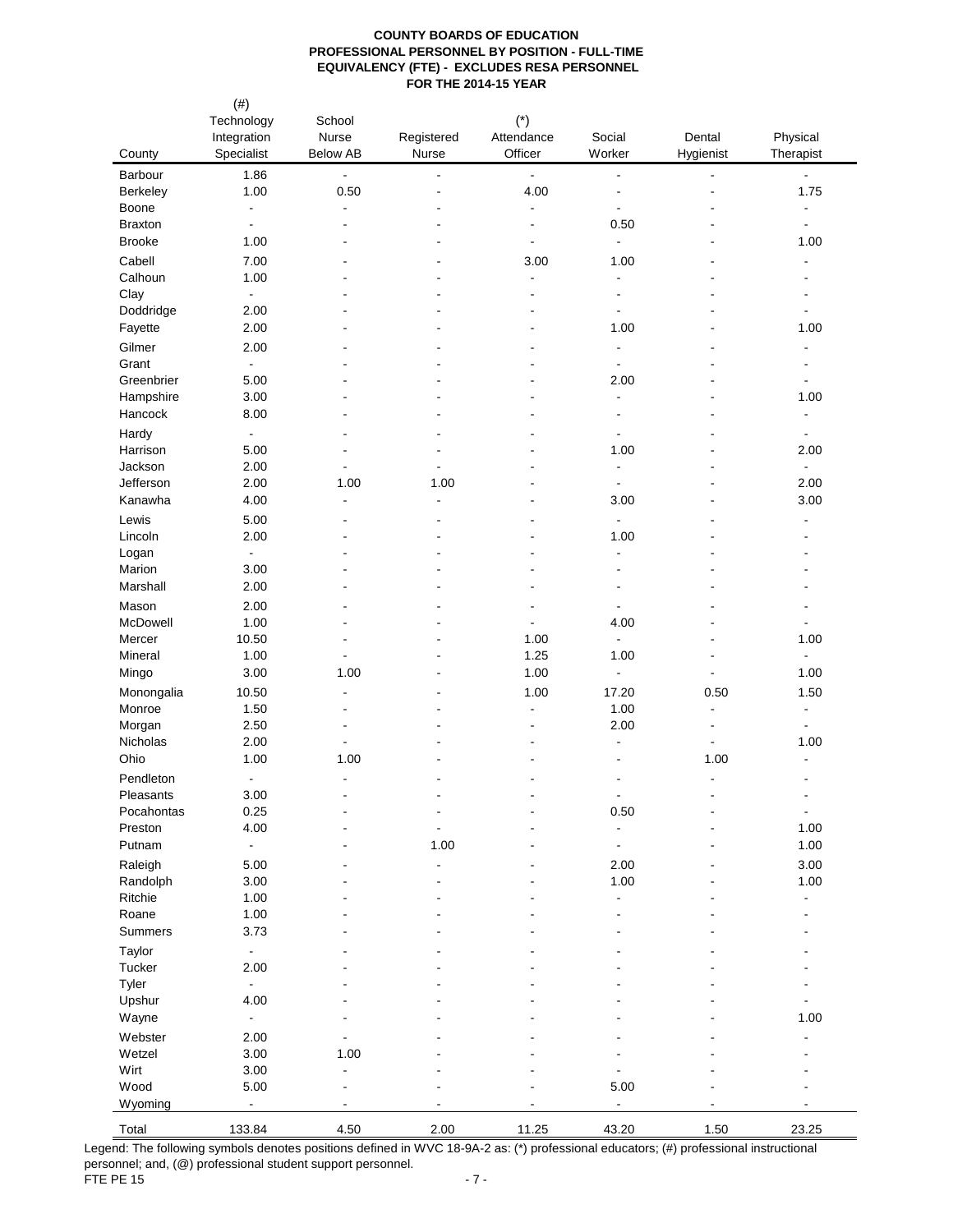| County         | Occupational<br>Therapist | Athetic<br>Trainer | Audiologist              | Psychometrist                | Professional<br>Accountant | Technology<br>Systems<br>Specialist |
|----------------|---------------------------|--------------------|--------------------------|------------------------------|----------------------------|-------------------------------------|
| Barbour        | $\blacksquare$            | $\blacksquare$     | $\blacksquare$           |                              | $\blacksquare$             | 3.00                                |
| Berkeley       | 5.55                      | $\blacksquare$     |                          |                              | 5.00                       | 3.00                                |
| Boone          | $\blacksquare$            |                    |                          |                              | $\blacksquare$             | $\Box$                              |
| <b>Braxton</b> | 1.00                      | $\overline{a}$     |                          |                              | $\overline{\phantom{a}}$   | 1.00                                |
| <b>Brooke</b>  | 2.00                      | 1.00               |                          |                              | $\blacksquare$             | $\blacksquare$                      |
| Cabell         | $\blacksquare$            | ۰                  |                          |                              | 2.00                       | $\overline{\phantom{a}}$            |
| Calhoun        | $\blacksquare$            |                    |                          |                              | $\blacksquare$             | $\blacksquare$                      |
| Clay           | 0.50                      |                    |                          |                              | $\blacksquare$             | 3.00                                |
| Doddridge      | $\blacksquare$            |                    |                          |                              | 1.00                       | 2.00                                |
| Fayette        | 3.00                      |                    |                          |                              | 3.00                       | 4.00                                |
| Gilmer         | $\overline{\phantom{a}}$  |                    |                          |                              | $\blacksquare$             | $\blacksquare$                      |
| Grant          | $\overline{\phantom{a}}$  |                    |                          |                              | $\blacksquare$             | 1.00                                |
| Greenbrier     | $\overline{\phantom{a}}$  |                    |                          |                              | 2.00                       | 2.00                                |
| Hampshire      | 2.00                      | $\blacksquare$     |                          |                              | 2.00                       | $\blacksquare$                      |
| Hancock        | 1.00                      | 2.00               |                          |                              | 3.00                       | 2.00                                |
| Hardy          | $\blacksquare$            | ä,                 |                          |                              | $\overline{\phantom{a}}$   | 1.00                                |
| Harrison       | 3.00                      | ۰                  |                          |                              | $\blacksquare$             | 14.00                               |
| Jackson        | $\blacksquare$            |                    |                          |                              | $\overline{\phantom{a}}$   | $\overline{\phantom{a}}$            |
| Jefferson      | 1.00                      |                    |                          |                              | $\blacksquare$             | $\blacksquare$                      |
| Kanawha        | 9.00                      |                    |                          |                              | 1.00                       | 6.00                                |
| Lewis          | $\blacksquare$            |                    |                          | 1.00                         | 1.00                       | $\blacksquare$                      |
| Lincoln        | $\overline{a}$            |                    |                          | $\blacksquare$               | $\blacksquare$             | 3.00                                |
| Logan          | 1.00                      |                    |                          | ٠                            | 1.00                       | 3.00                                |
| Marion         | $\blacksquare$            |                    |                          |                              | $\blacksquare$             | $\blacksquare$                      |
| Marshall       | $\overline{\phantom{a}}$  |                    |                          |                              | $\blacksquare$             | 2.00                                |
| Mason          | 1.00                      |                    |                          |                              | 1.00                       | $\blacksquare$                      |
| McDowell       | $\blacksquare$            |                    |                          |                              | $\blacksquare$             | 2.00                                |
| Mercer         | 1.00                      |                    | 1.00                     |                              | $\blacksquare$             | $\blacksquare$                      |
| Mineral        | $\blacksquare$            |                    | $\blacksquare$           |                              | 1.00                       | 1.00                                |
| Mingo          | 1.00                      |                    | $\overline{\phantom{a}}$ | 1.00                         | 1.00                       | 2.00                                |
| Monongalia     | 3.00                      |                    | 1.00                     | $\qquad \qquad \blacksquare$ | 4.00                       | 3.00                                |
| Monroe         | $\blacksquare$            |                    | $\blacksquare$           |                              | 1.00                       | $\blacksquare$                      |
| Morgan         | 1.00                      |                    |                          |                              | 1.00                       | 1.00                                |
| Nicholas       | $\overline{\phantom{a}}$  |                    |                          |                              | 1.00                       | 3.00                                |
| Ohio           |                           |                    |                          |                              | $\blacksquare$             | 3.00                                |
| Pendleton      |                           |                    |                          |                              | $\overline{\phantom{a}}$   | 1.00                                |
| Pleasants      | $\overline{\phantom{a}}$  |                    |                          |                              | $\overline{\phantom{a}}$   | 2.00                                |
| Pocahontas     | $\blacksquare$            | -                  |                          |                              | $\blacksquare$             | 1.00                                |
| Preston        | 2.00                      | ٠                  |                          |                              | 2.00                       | 2.00                                |
| Putnam         | $\blacksquare$            | 4.00               |                          |                              |                            | 2.00                                |
| Raleigh        | 1.00                      |                    |                          |                              |                            | 3.00                                |
| Randolph       | 1.00                      |                    |                          |                              |                            | 4.00                                |
| Ritchie        | $\overline{\phantom{a}}$  |                    |                          |                              |                            | $\Box$                              |
| Roane          |                           |                    |                          |                              |                            | 1.00                                |
| Summers        |                           |                    |                          |                              | 1.00                       | $\blacksquare$                      |
| Taylor         |                           |                    |                          |                              | 1.00                       | $\blacksquare$                      |
| Tucker         |                           |                    |                          |                              | $\blacksquare$             | 1.00                                |
| Tyler          |                           |                    |                          |                              | 1.00                       | 1.00                                |
| Upshur         |                           |                    |                          |                              | 1.00                       | 1.00                                |
| Wayne          | 2.00                      |                    |                          |                              | $\blacksquare$             | 3.00                                |
| Webster        | ÷,                        |                    |                          |                              |                            | 1.00                                |
| Wetzel         |                           |                    |                          |                              |                            | $\overline{\phantom{a}}$            |
| Wirt           |                           |                    |                          |                              |                            | $\blacksquare$                      |
| Wood           |                           |                    | 1.00                     |                              |                            | 2.00                                |
| Wyoming        | ÷.                        | $\blacksquare$     | $\blacksquare$           |                              |                            | $\blacksquare$                      |
|                |                           |                    |                          |                              |                            |                                     |
| Total          | 42.05                     | 7.00               | 3.00                     | 2.00                         | 37.00                      | 90.00                               |

Legend: The following symbols denotes positions defined in WVC 18-9A-2 as: (\*) professional educators; (#) professional instructional personnel; and, (@) professional student support personnel. FTE PE 15  $-8$